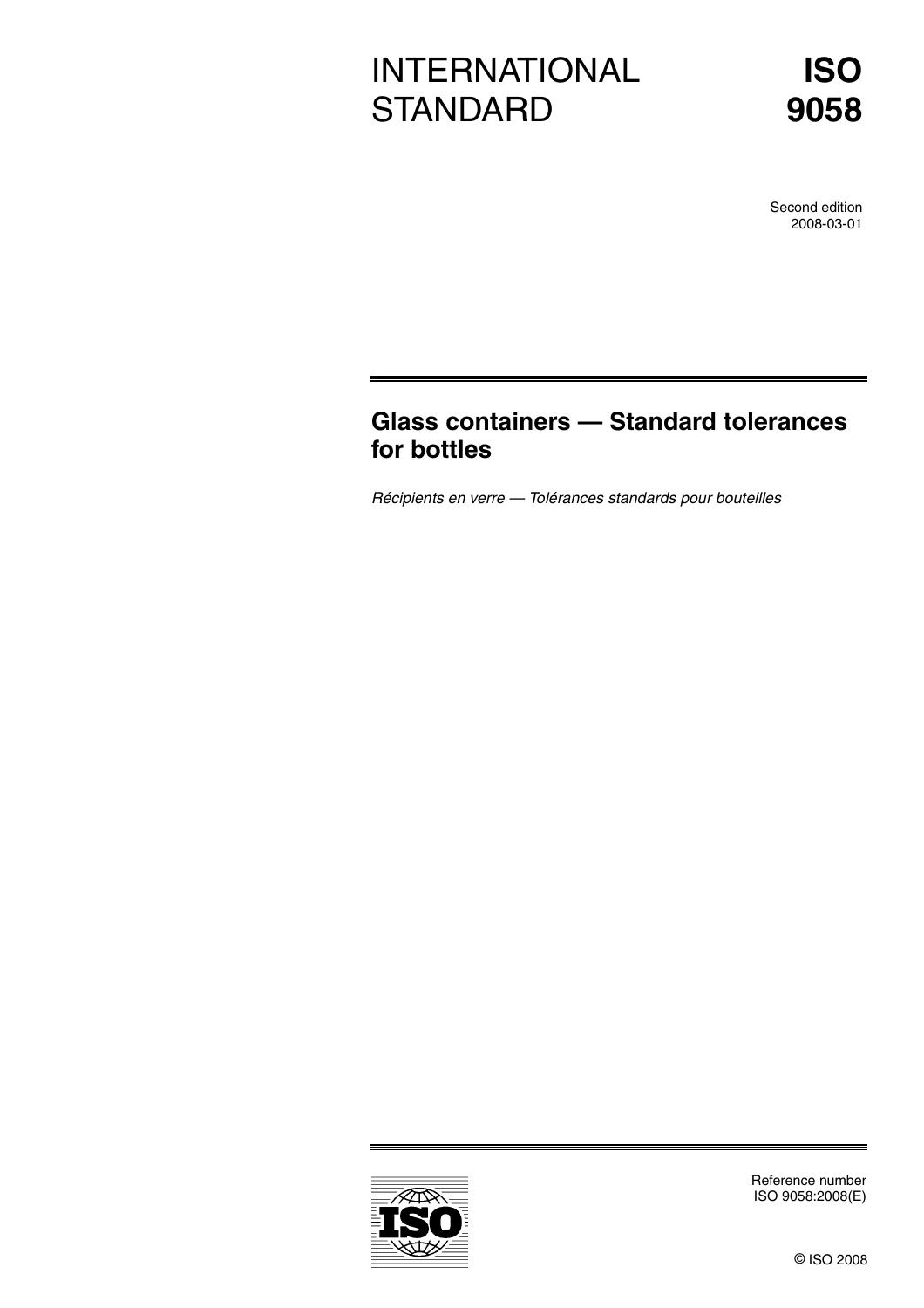#### **PDF disclaimer**

This PDF file may contain embedded typefaces. In accordance with Adobe's licensing policy, this file may be printed or viewed but shall not be edited unless the typefaces which are embedded are licensed to and installed on the computer performing the editing. In downloading this file, parties accept therein the responsibility of not infringing Adobe's licensing policy. The ISO Central Secretariat accepts no liability in this area.

Adobe is a trademark of Adobe Systems Incorporated.

Details of the software products used to create this PDF file can be found in the General Info relative to the file; the PDF-creation parameters were optimized for printing. Every care has been taken to ensure that the file is suitable for use by ISO member bodies. In the unlikely event that a problem relating to it is found, please inform the Central Secretariat at the address given below.

**COPYRIGHT PROTECTED DOCUMENT** This document is a preview generation of the comment of the comment of the comment of the comment of the comment of the comment of comment of comment of comment of comment of comment of comment of comment of comment of com

© ISO 2008

All rights reserved. Unless otherwise specified, no part of this publication may be reproduced or utilized in any form or by any means, electronic or mechanical, including photocopying and microfilm, without permission in writing from either ISO at the address below or ISO's member body in the country of the requester.

ISO copyright office Case postale 56 • CH-1211 Geneva 20 Tel. + 41 22 749 01 11 Fax + 41 22 749 09 47 E-mail copyright@iso.org Web www.iso.org

Published in Switzerland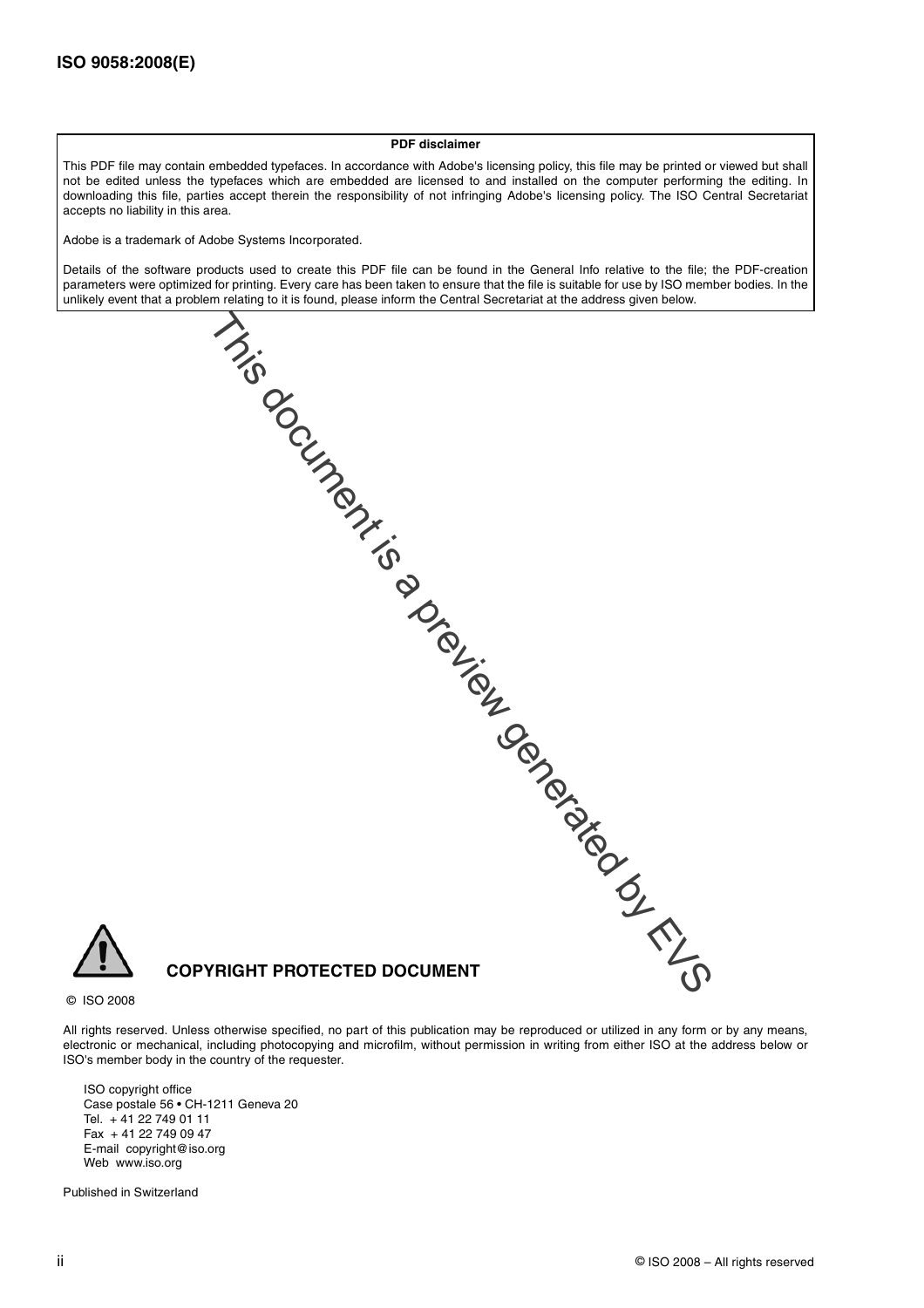## **Foreword**

ISO (the International Organization for Standardization) is a worldwide federation of national standards bodies (ISO member bodies). The work of preparing International Standards is normally carried out through ISO technical committees. Each member body interested in a subject for which a technical committee has been established has the right to be represented on that committee. International organizations, governmental and non-governmental, in liaison with ISO, also take part in the work. ISO collaborates closely with the International Electrotechnical Commission (IEC) on all matters of electrotechnical standardization.

International Standards are drafted in accordance with the rules given in the ISO/IEC Directives, Part 2.

The main task of technical committees is to prepare International Standards. Draft International Standards adopted by the technical committees are circulated to the member bodies for voting. Publication as an International Standard requires approval by at least 75 % of the member bodies casting a vote.

Attention is drawn to the possibility that some of the elements of this document may be the subject of patent rights. ISO shall not be held responsible for identifying any or all such patent rights.

ISO 9058 was prepared by Technical Committee ISO/TC 63, Glass containers.

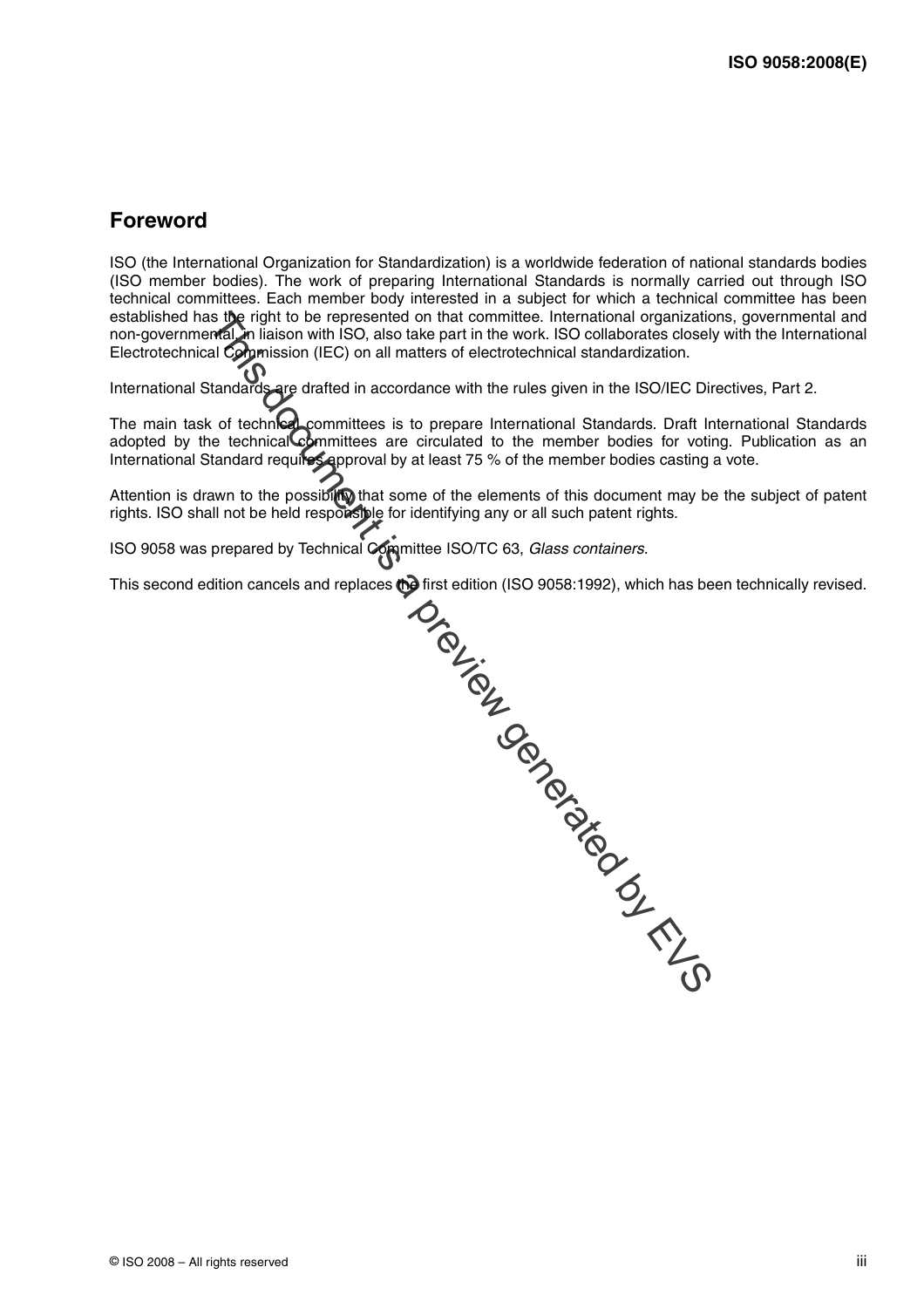This document is a preview generation by EVS